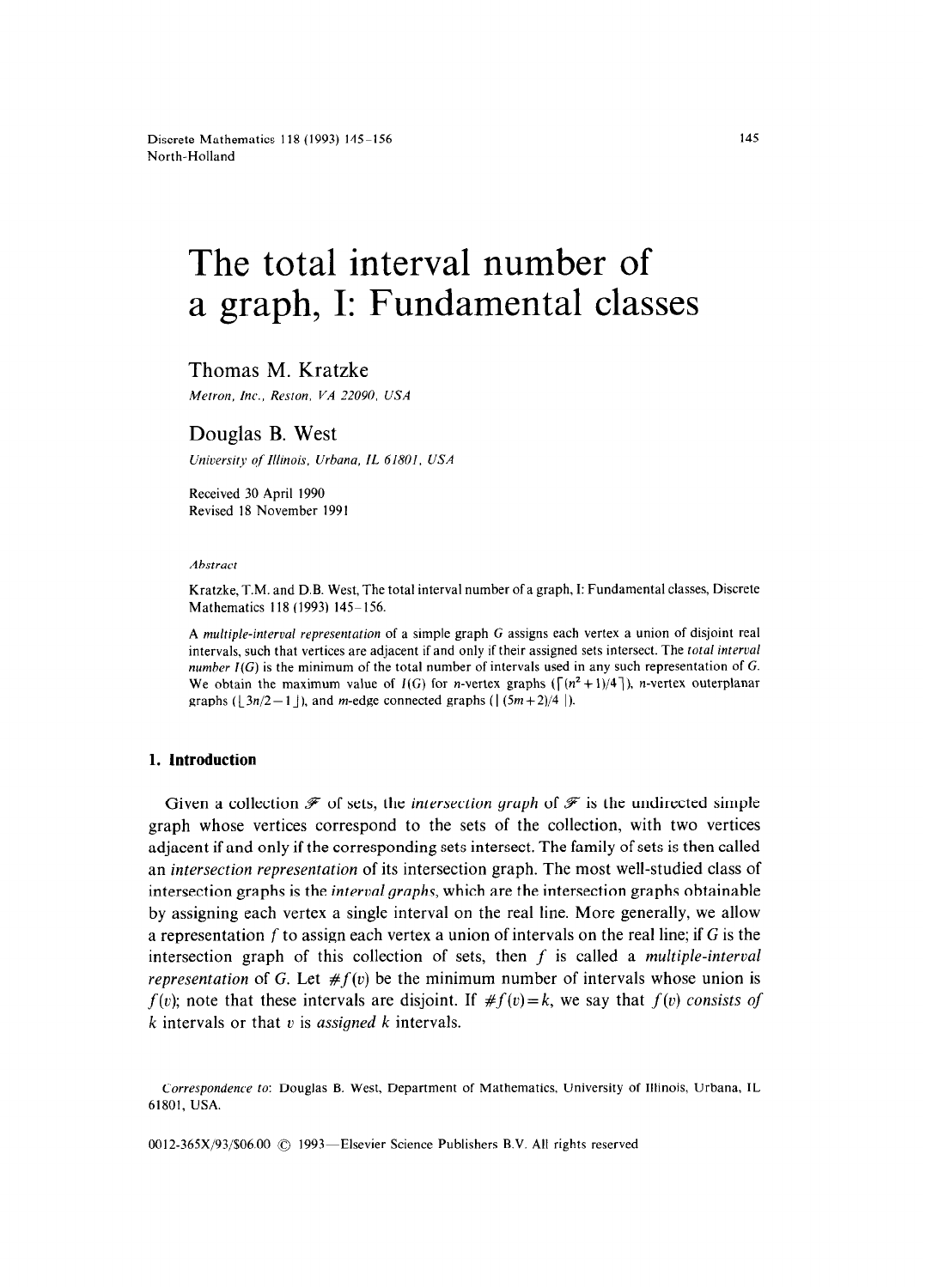There are two natural ways to use multiple-interval representations to measure how far a graph is from being an interval graph. Let  $\mathscr I$  be the collection of all multiple-interval representations of G. Then  $i(G) = min_{f \in \mathcal{F}} max_{\varepsilon \in V(G)} # f(v)$ is called the *interval number* of G; the interval graphs are the graphs with interval number 1. Interval number has been actively studied for a number of years, beginning with [10] and [6]. Another parameter,  $I(G) = \min_{f \in \mathcal{F}} \sum_{v \in V(G)} \# f(v)$ , is called the *total interval number* of G and can be viewed as minimizing the average number of intervals assigned per vertex instead of the maximum number. In studying  $I(G)$ , it is helpful in simplifying theorem statements and proofs to allow  $#f(v)=0$ , so that isolated vertices contribute nothing to the representation or the count of intervals; we adopt this convention. Also, as in the study of  $i(G)$ , it is naturalto define the depth of a representation to be the maximum number of vertices whose images contain a single point on the line, and then the *depth-r total interval number I<sub>r</sub>(G)* is the minimum of  $\sum #f(v)$  over all representations of G with depth at most *r.* 

Although introduced in [6], total interval number was not studied until Aigner and tAndreae [l] obtained extremal results for some fundamental families. In this paper we extend their results, resolving several of their conjectures. In future papers, we will present additional extremal and algorithmic results about this parameter. Most of this work appeared in the dissertation of the first author, accepted in 1987 [S]. Independently, the main results of this first paper were also obtained by Kostochka [7] and announced in the summer of 1988.

Aigner and Andreae obtained the maximum value of  $I(G)$  for several classes of graphs on *n* vertices, including trees ( $\left( (5n-3)/4 \right)$ ), 2-connected outerplanar graphs  $(\lfloor 3n/2 - 1 \rfloor)$ , triangle-free planar graphs  $(2n-3)$ , and triangle-free graphs  $(\lceil (n^2 + 1)/4 \rceil)$ . For the latter three classes, they conjectured that the upper bounds would still hold when the '2-connected' or 'triangle-free' restrictions were removed. We have proved these conjectures, and the proofs for outerplanar and general graphs on *n* vertices appear in this paper. The proof for planar graphs is quite lengthy and will appear in a later paper in this series. Aigner and Andreae also conjectured that the maximum total interval number for a connected graph with *m* edges is  $\lfloor (5m+2)/4 \rfloor$ , which we also prove in this paper.

For triangle-free graphs, the total interval number is equivalent to another parameter. Let  $t(G)$  be the minimum number of edge-disjoint trails in G such that every edge has an endpoint in at least one trail. Then  $I(G)=m+t(G)$  for a trianglefree graph with *m* edges, which we will show shortly. In this paper, we use this only to provide lower bounds for  $I(G)$  in graph classes. In the next paper in this series, it yields the NP-completeness of testing  $I(G)=m+1$  even for triangle-free 3-regular planar graphs, a linear-time algorithm to compute  $I(G)$  for trees, a characterization of the trees requiring  $m + t$  intervals for fixed t, and an alternate proof of the extremal bound for connected graphs.

Because large cliques allow representation of many edges with few intervals, the total interval number tends to be maximized over a class of graphs by a triangle-free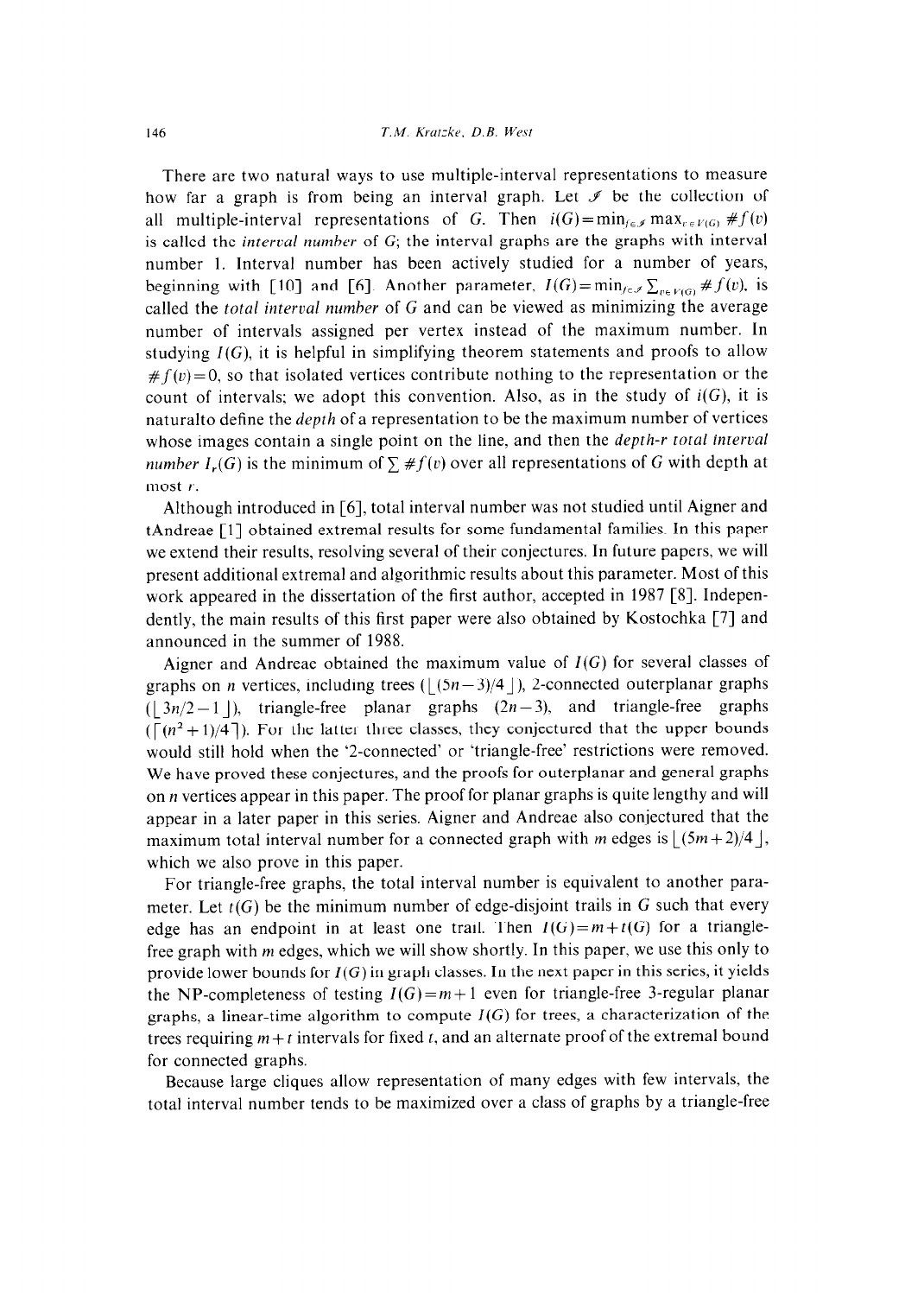graph. Thus, denser classes of n-vertex graphs tend to allow a larger total interval number. In subsequent papers we will obtain the maximum total interval number for cacti ( $\left( \frac{(18n - 12)}{13} \right)$  and planar graphs  $(2n - 3)$ , which fit naturally in the spectrum of classes between trees, outer-planar graphs, and general graphs. It is interesting to compare these bounds with those known for the interval number. Trivially,  $I(G) \leq n_i(G)$ . The maximum values of  $I/n$  for trees, cacti, outer-planar, planar, and general graphs are asymptotically  $5/4$ ,  $18/13$ ,  $3/2$ , 2, and  $n/4$ . For  $i(G)$ , the corresponding values are 2, 2, 2, 3, and  $\lceil (n + 1)/4 \rceil$ . Only for general graphs is the average number of intervals per vertex not guaranteed to provide savings over the maximum. Also, total interval number provides a finer spectrum of complexity of graph classes than interval number.

In terms of the number of edges *m*, we have the characterization  $I(G) = m + t(G)$  for triangle-free graphs and the extremal bound  $I(G) \le |(5m + 2)/4|$  for connected graphs. These suggest studying classes of graphs with *m* edges. Here greater density permits greater flexibility in selecting trails, so we expect the maximum of  $I(G)$  to decline as we add minimum degree or connectivity requirements. The results listed here will be presented in later papers. The maximum value of  $I(G)$  for connected m-edge graphs with minimum degree at least 2 is  $|(9m+1)/8|$ . In general, for minimum degree *k* there is a best-possible bound  $I(G) \leq c_d m + O(1)$ , where  $c_d$  is a sequence decreasing toward 1. For  $d \ge 3$ , we have examples showing that  $c_d \ge (2d^2 + 3)/(2d^2 + 2)$ . Connectivity or edge-connectivity *k* is a stricter requirement than minimum degree *k* and permits yet smaller upper bounds on  $I(G)$ . In particular,  $I(G) \leq |10m/9|$  for 2connected or 2-edge-connected graphs with *m* edges. We have sequences of arbitrarily large 3-connected and 3-edge-connected graphs for which  $I(G)/m$  is at least  $1 + 1/192$ and  $1 + 1/193.5$ , respectively. However, as noted by Aigner and Andreae,  $I(G) \leq m+1$ for 4-edge-connected graphs.

We close the introduction with the structural characterization of  $I(G)$  for trianglefree graphs. Note that, as we traverse a depth-2 representation from left to right, we represent at most one additional edge for each interval encountered after the first, so  $I_2(G) \geq m+1$ , and this bound is achievable if G has a trail containing a vertex of every edge. We call such a graph *trail-coverable;* the trees that are trail-coverable have also been called *caterpillars.* In general, a *vertex cover* of G is a set of vertices that contains an endpoint of every edge of G. Analogously, we refer to an edge-disjoint collection of trails whose vertices together form a vertex cover as a *trail cover,* and we let t(G) be the minimum number of trails in a trail cover of G. A *displayed interval* in a representation contains an open interval that belongs to no other interval of the representation.

**Lemma 1.** For any graph G with m edges,  $I(G) \leq I_2(G) = m + t(G)$ . For a triangle*free graph with m edges,*  $I(G)=m+t(G)$ .

**Proof.** For triangle-free graphs,  $I(G) = I_2(G)$ . First we show that  $I_2(G) \le m + t$ . Let  $\{Z_j\}$  be a trail cover. Represent each trail  $Z_j=(v_1, \ldots, v_r)$  by choosing *r* intervals in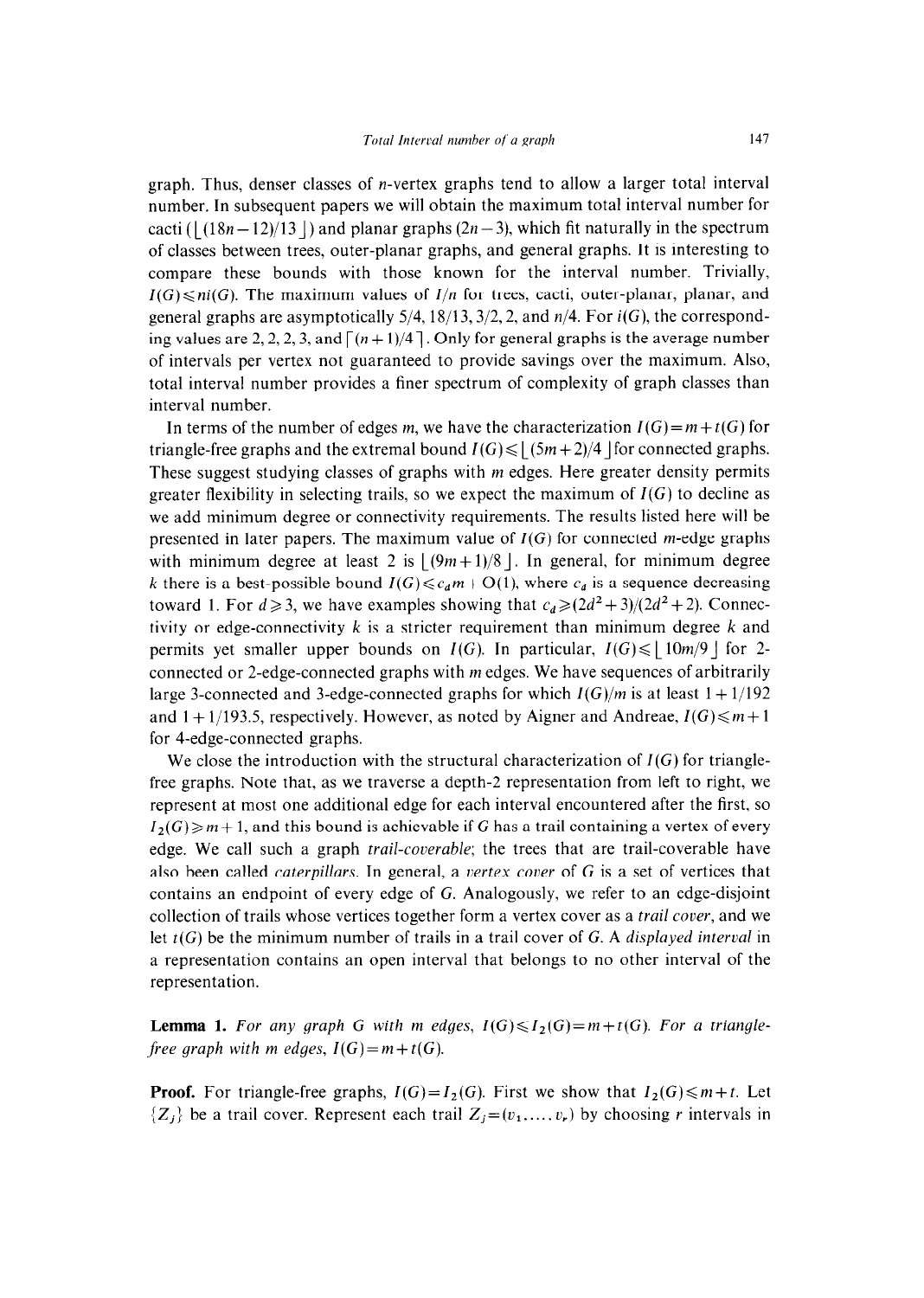$(j-1, j)$  such that the *i*th interval intersects only the  $(i-1)$ th and  $(i+1)$ th intervals (for  $2 \le i \le r - 1$ ) and assigning the *i*th of these intervals to  $v_i$ . Note that a given vertex may appear several times in a trail, and that all these intervals are displayed. For each edge not in these trails, assign an interval for one endpoint within the displayed portion of its neighbor in  $\cup V(Z_i)$ . In the first phase, since the edges of the trails are disjoint, the number of intervals used exceeds the number of edges represented by t. The second phase uses one more interval for each additional edge, so we have represented G with  $m + t$  intervals.

Conversely, given an optimal depth-2 representation, we obtain a trail cover consisting of  $I_2(G)-m$  edge-disjoint trails. Because no more than two intervals intersect at any point, we can eliminate any intersection of intervals by shortening or deleting one of them without affecting any other intersection. Therefore, we may assume that every edge is represented exactly once. Removal of each nondisplayed interval from an optimal representation leaves a representation of edge-disjoint trails as described above, having deleted one edge for each interval deleted. Furthermore, the vertices of the resulting trails touch all edges of the original graph. If we now shrink each trail to a single vertex by deleting one interval and edge at a time, we have deleted every edge of G and one interval for each of them. What remains is  $I_2(G) - m$ intervals, one from each trail in the trail cover.  $\Box$ 

In addition to n for the number of vertices of a graph and *m* for the number of edges, we use  $N_G(v)$  for the neighbors of v in G and  $x \leftrightarrow y$  to mean 'x is adjacent to  $y'$ .

#### 2. **Connected graphs with** *m* **edges**

Lemma 1.1 makes it easy to obtain trees with  $I(G)= |(5n-3)/4|$ . Take the star  $K_{1,1}(n-1)/2+1$  and subdivide each edge into a path of two edges. Add one more vertex adjacent to the vertex of high degree if *n* is even. The resulting tree  $T_n$  has  $\lceil (n-1)/2 \rceil$ leaves and  $|(n - 1)/2|$  2-valent vertices. Since a trail cover must touch each pendant edge, it must have a trail that ends within each path of length 2. Thus, *T,* must have at least  $\lceil (n-1)/2 \rceil$  /2  $\lceil (n+1)/4 \rceil$  trails in any trail cover, and this many suffice. Since  $m=n-1$ , we have  $I(T_n)=$   $|(5n-3)/4|$ . Note that the representation of  $T_n$ minimizing the total number of intervals assigns many intervals to the single highvalent vertex.

Aigner and Andreae [l] showed that no n-vertex tree has a larger interval number than  $T_n$ , and they conjectured that  $T_n$  also attains the maximum  $I(G)$  among connected graphs with *n -* 1 edges (including those with fewer than *n* vertices). Our proof of this contains a proof that  $T_n$  maximizes  $I(G)$  among *n*-vertex trees, by a method slightly different from theirs. Note that the lack of any connectivity requirement allows an m-edge graph to have an interval number *2m,* achieved by *m* disjoint edges.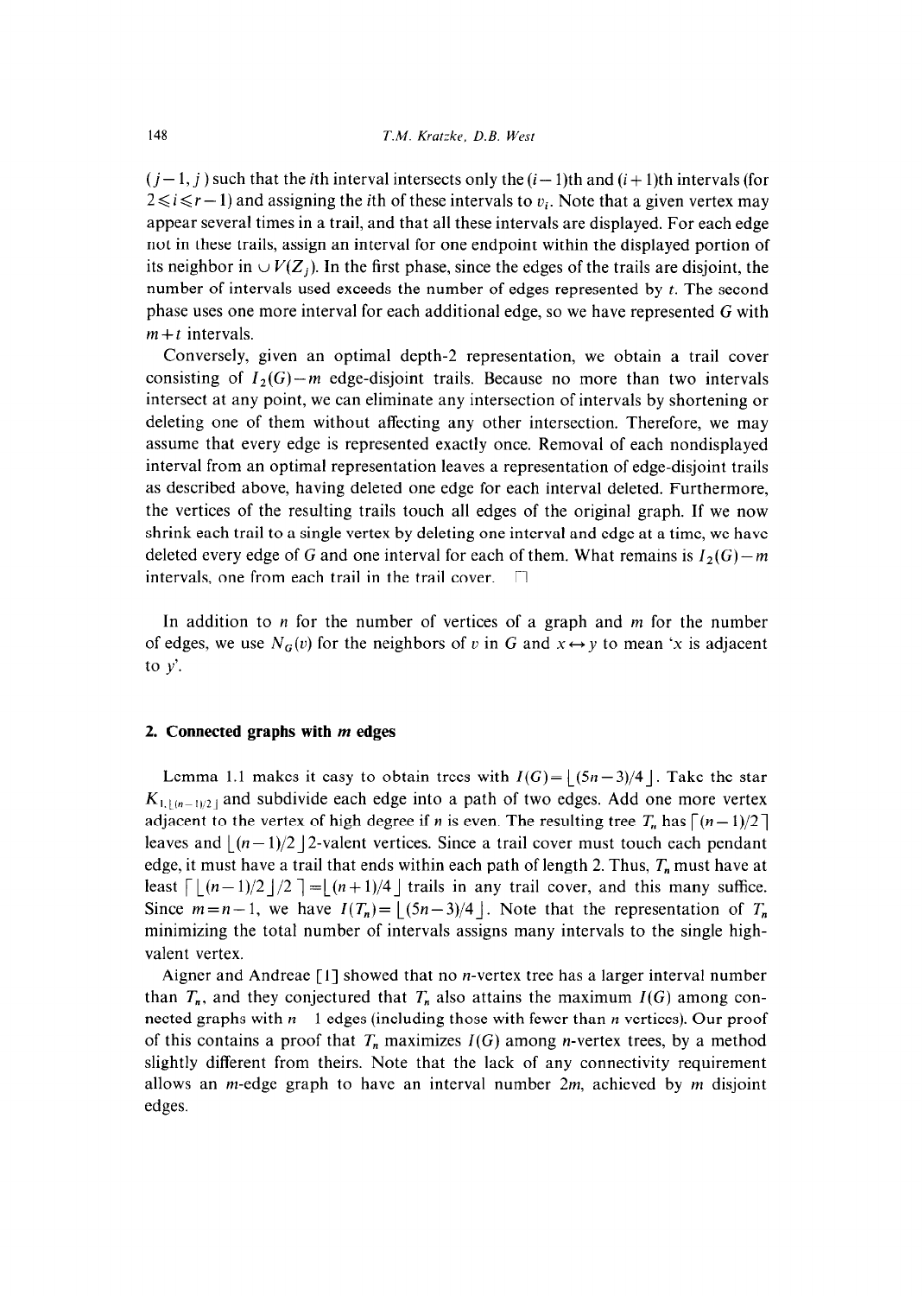

Fig. I. Cases for establishing the inductive bound.

**Theorem 2.1.** *A connected graph with m edges has a depth-2 interval representation with at most*  $|\frac{(5m+2)}{4}|$  *intervals, if m*  $\geq$  2. Furthermore, for m  $\equiv$  2 mod 4 *the trees T<sub>n</sub>* defined *above are the only connected graphs with*  $I_2(G) = |(5m+2)/4|$ .

**Proof.** By induction on *m.* For connected graphs with up to 3 edges, we check the claim by inspection. In general, we want to prove  $4I_2 \leq 5m + 2$ . For the induction step, it suffices to find a set  $F \subset E(G)$  such that (a)  $|F| \ge 4$ , (b) *F* contains the edges of a trail incident to all edges of *F*, and (c) the subgraph  $G' = G - F$  has only one nontrivial component. We then have  $4I_2(G) \leq 4(I_2(G')+|F|+1) \leq 5(m-|F|)+2+4|F|+4=$  $5m+6-|F| \le 5m+2$ .

Among all spanning trees of G, let *T* be a spanning tree for which the maximum path length (diameter) is largest. Among all longest paths in *T*, let  $P = v_1, v_2, ...$  be a longest path that minimizes the distance from the endpoint  $v_1$  to the first vertex  $v_r$ , with degree at least 3. We will use  $P$  to split the edges of  $T$  into 2 connected subtrees  $R_1, R_2$  that share a vertex. The subtree  $R_1$  will have at least four edges and be trail-coverable. The desired *F* will be obtained by enlarging  $R_1$  to include all edges induced by  $V_1 = V(R_1)$ . By construction,  $G - F$  has only one nontrivial component. Since the covering trail in  $R_1$ need not include all of  $V_1$ , it is not immediately obvious that *F* is trail-coverable.

To show this, in each case we will specify a trail in *F* and describe the additional edges  $F' = F - E(R_1)$  that can be induced by  $V_1$ . Any other edge induced by  $V_1$  would produce a spanning tree with a longer path than P or a path of the same length with a smaller value of *r.* The illustrations contain examples of every type of edge that can appear in *F'* in each case, except for chords of P. The cases depend primarily on the value of *r* and are illustrated in Fig. 1. In the discussion of cases, 'by the choice of *T'*  means that otherwise we obtain a path longer than  $P$  in a spanning tree of  $G$ , and 'by the choice of *P'* means that otherwise we obtain a path of the same length in *T* with a smaller value of *r.* 

*Case* 1:  $r \in \{2, 3\}$  and *T* contains a vertex  $y \notin P$  with  $d_T(v_3, y) = 2$ . Let  $v_3, x, y$  be the corresponding path in *T*. Split *T* at  $v_3$ , and let  $V_1 = N_T(v_2) \cup N_T(x) \cup \{v_2, x\}$ . The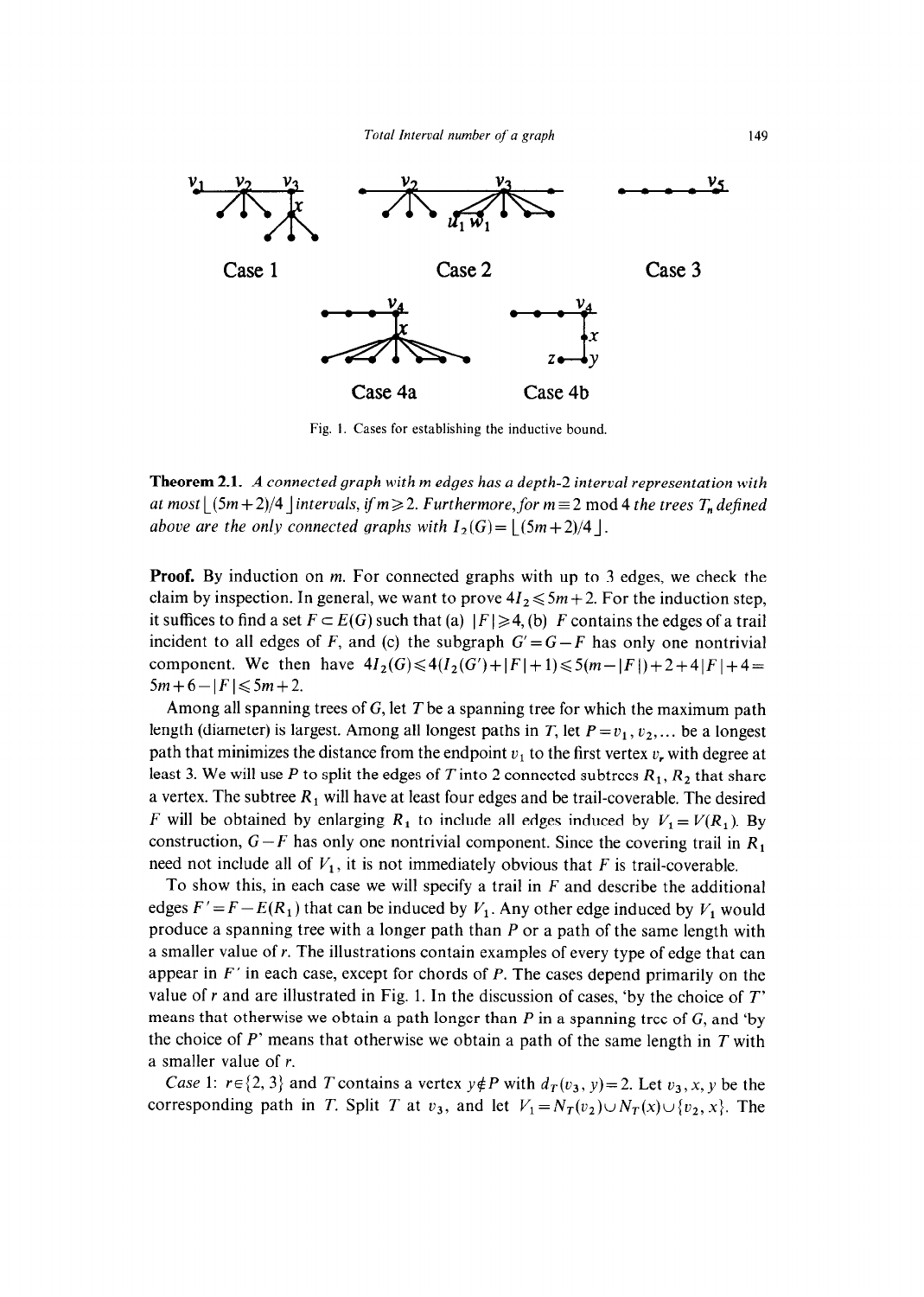choices of *T* and *P* forbid other edges in the subgraph of G induced by  $V_1$ , except in the following subcases:  $v_1 v_3$  can occur if  $r = 3$ , and if  $r = 3$  and  $N<sub>T</sub>(x) = {v<sub>3</sub>, y}$  then  $v_3 y$ can occur. In either case, the trail  $v_2, v_3, x$  covers all of F. (Note: In case 1 we need the existence of y to guarantee  $|F| \ge 4$ . Also, in this case T may have other paths of length two from  $v_3$ ; since  $v_3$  remains in the one nontrivial component, this causes no problem.)

Case 2:  $r \in \{2,3\}$  and there is  $y \notin P$  with  $d_T(v_3, y)=2$ . Split *T* at  $v_4$ , so  $V_1 = N_T(v_2) \cup N_T(v_3)$ . By the choice of *T* and *P*, *F* contains no edge in  $N_T(v_2)$  and no edge between the set  $N_T(v_2) \cup \{v_2, v_4\}$  and the set  $U = N_T(v_3) - \{v_2, v_4\}$ . If U induces a pair of incident edges, such as uw and tu, then  $t, u, w, v<sub>3</sub>$  contradicts  $P$ . Hence, the only possible edges in *F'* are  $(v_1 v_4, v_2 v_4)$  and disjoint matched pairs  $\{u_1 w_1, \ldots, u_k w_k\}$ with  $u_i, w_i \in U$ . The covering trail in *F* is  $v_1, v_2, v_3, u_1, w_1, \ldots, v_3, u_k, w_k$ , visiting  $v_3$ between each of these pairs. (Note:  $v_1 \leftrightarrow v_4$  is forbidden if U is nonempty, and  $v_2 \leftrightarrow v_4$ is forbidden if  $U$  induces any edges.)

*Case* 3:  $r \ge 5$ . Split *T* at  $v_r$ , and let  $R_1$  be the path  $v_1, \ldots, v_r$ ; the covering trail is  $R_1$ itself. The graph  $F'$  may contain arbitrary chords of  $R_1$ .

*Case* 4: The only remaining possibility is  $r=4$ . Choose  $x \in N_T(v_4)$ ,  $x \notin P$ , and let X be the set of vertices reachable from x via paths of T not passing through  $v_4$ . Split *T* at  $v_4$ , and let  $V_1 = \{v_1, v_2, v_3, v_4, x\} \cup X$ .

Case 4(a):  $X - N_T(x) = \emptyset$ . If  $N_T(x)$  induces a pair of incident edges, such as uw and *tu*, then t, u, w, x,  $v_4$  contradicts the choice of *T*. Any edge between  $\{v_1, v_2, v_3\}$  and  $\{x\} \cup X$  contradicts the choice of *T* or the choice of *P* to minimize *r*. Hence, the only possible edges in *F'* are chords of  $v_1, v_2, v_3, v_4$ , disjoint matched pairs  $\{u_1w_1, \ldots, u_kw_k\}$ with  $u_i, w_i \in X$ , and edges from X to  $v_4$  (if  $|X| \le 2$ ). The covering trail in F is  $v_2, v_3, v_4, x, u_1, w_1, \ldots, x, u_k, w_k.$ 

*Case* 4(b):  $z \in X - N_T(x)$ . Let y be the common neighbor of x and z in *T*. The choice of *P* implies  $X = \{y, z\}$ , and the choice of *T* forbids edges between  $\{v_1v_2v_3\}$  and  $\{x, y, z\}$ . The only possible edges in *F'* are chords of  $v_1, v_2, v_3, v_4$  and chords of  $v_4$ , x, y, z. The covering trail in *F* is  $v_2$ ,  $v_3$ ,  $v_4$ , x, y.

Now suppose  $m \equiv 2 \mod 4$ , so that  $(5m + 2)/4$  is an integer. The procedure above yields an inductive proof that G achieves the extreme value  $\lfloor (5n+2)/4 \rfloor$  only if  $G=T_{m+1}$ . The basis step  $m=2$  is trivial. Because  $(5m+2)/4$  is an integer and the number of intervals added in the iterative step is  $|F|+1$ , the iteration produces a representation using fewer than  $\left| \frac{(5m+2)}{4} \right|$  intervals, unless exactly four edges are removed from G at every step, until nothing but the two-edge path  $T_3$  remains. Since at each step  $F$  contains at least four edges of  $T$  in the subtree  $R_1$ , this must be all of *F* at each step, with exactly four edges. The inductive hypothesis says that the single nontrivial component of  $G-F$  is  $T_{m-3}$ . It remains only to consider the ways in which  $R_1$  can be attached to  $G-F=T_{m-3}$ .

The possible 5-vertex  $R_1$ 's, in the cases of  $r = 3, 2, 3, 5, 4$ , respectively, are shown in Fig. 2, with the splitting vertex  $v_s$  placed rightmost. The cases indicated are those discussed above.

We want to show that only the first case can hold. If there is a single trail incident to all edges of  $R_1$  and to one of the pendant edges of the remaining graph  $G-F = T_{m-3}$ ,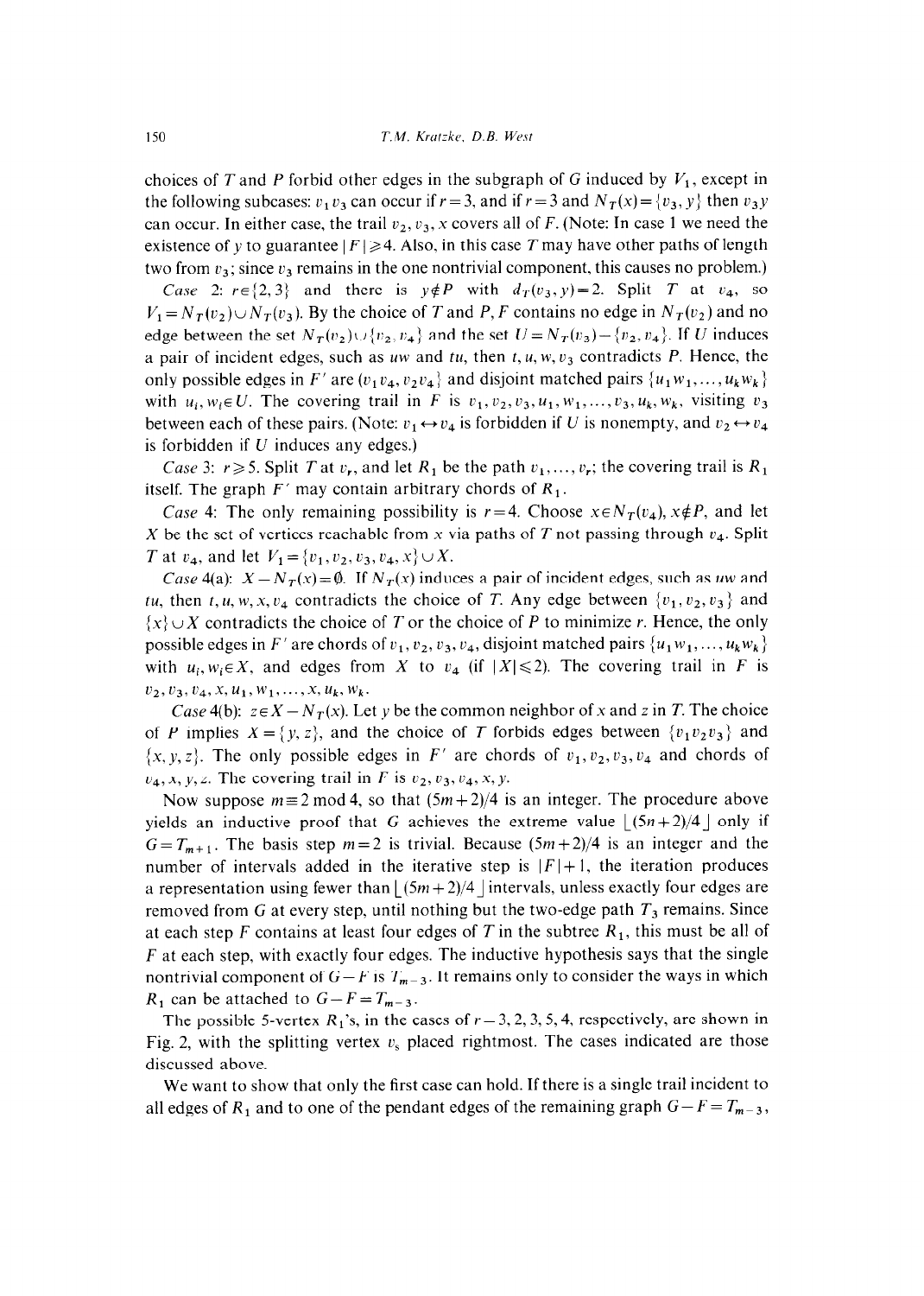

Fig. 2. Cases for achieving the inductive bound.

then that edge need not be covered by the remaining trails, and there is a trail cover of G with fewer disjoint trails than required by  $T_{m+1}$ . In this case, the lemma implies  $I(G) \leq I_2(G) < I(T_{m+1})$ . For all cases except case 1, the covering trail of  $F = R_1$  ends at the vertex shared by  $R_1$  and  $R_2$ , and the trail can be continued (if necessary) to reach a pendant edge of  $G-F = T_{m-3}$  without leaving a disconnected subgraph when this larger *F'* is deleted. This argument applies also in the first case if the vertex of  $G-F = T_{m-3}$  identified with  $v_3$  is other than the central vertex of  $T_{m-3}$ . Hence, the only way to achieve the maximum is if  $R_1$  is a 5-path,  $G - R_1 = T_{m-3}$ , and they are incident only by identifying their central vertices. This is precisely the construction  $G=T_{m+1}$ . (Note: when  $m=2$ , the 'central vertex' of  $T_{m+1}$  is actually one of the endpoints of the 2-edge path.)  $\square$ 

The characterization of graphs achieving the maximum for other congruence classes mod 4 is messier, but it could be done by a similar analysis. We omit it here because it would be tedious, and because the next paper in this series contains a separate proof that the extremal graph must be a tree, an algorithm for computing the interval number of trees, and a resulting characterization of the trees requiring t trails, which also settles the matter.

#### 3, **Graphs on n vertices**

Griggs [5] proved that  $i(G) \leq (n + 1)/4$  for an *n*-vertex graph G, achieved by the complete bipartite graph  $K_{\lfloor n/2 \rfloor,\lceil n/2 \rceil}$ . Andreae [2] showed that this is the unique graph achieving the bound when *n* is even. Since  $I(G) \leq ni(G)$ , Griggs' bound implies  $I(G) \leq \lceil (n^2+n)/4 \rceil$ . Since  $K_{\lfloor n/2 \rfloor, \lceil n/2 \rceil}$  is triangle-free and trail-coverable, we in fact have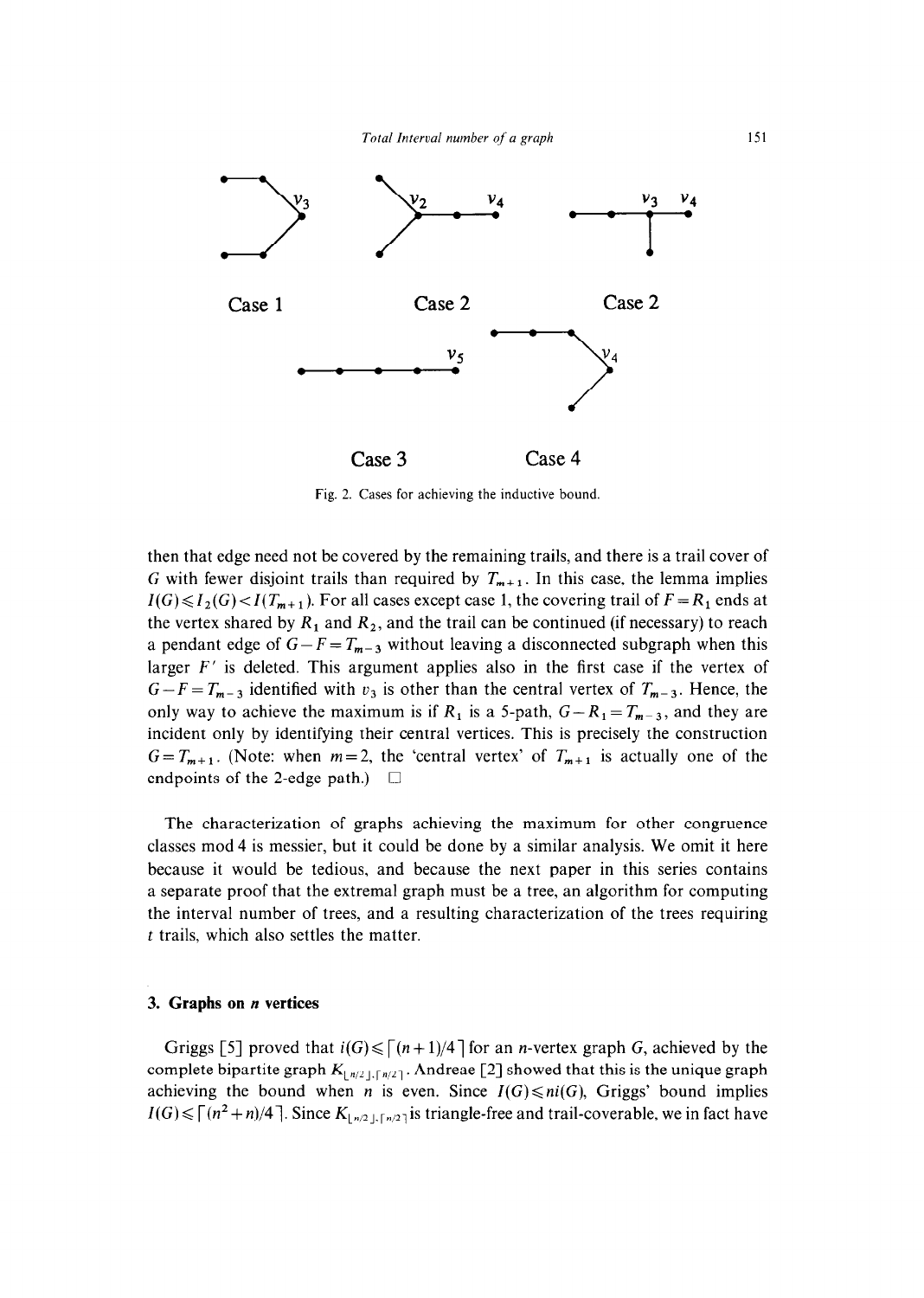152 *T.M. Krarzke. D.B. West* 



Fig. 3. Depth-3 representations of  $K_6$  and  $K_7$  with  $\lfloor n^2/4 \rfloor$  intervals.

 $I(K_{\lfloor n/2 \rfloor, \lceil n/2 \rceil}) = \lceil (n^2 + 1)/4 \rceil$ . The extremal results of Griggs and Andreae on  $i(G)$  are difficult, but it is not difficult to show that  $K_{\lfloor n/2 \rfloor, \lceil n/2 \rceil}$  is the unique extremal graph for  $I(G)$ . In general, we can represent any other G with fewer intervals even when we restrict the depth of the representation to 3 (except for  $K_4$  and  $K_5$ ).

**Theorem 3.1.** If G is an *n*-vertex graph not in  $\{K_{\lfloor n/2 \rfloor, \lceil n/2 \rceil}, K_4, K_5\}$ , then  $I(G)\leq I_3(G) < I(K_{\lfloor n/2 \rfloor,\lceil n/2 \rceil})=\lceil (n^2+1)/4 \rceil.$ 

**Proof.** As noted above,  $K_{\lfloor n/2 \rfloor, \lceil n/2 \rceil}$  is trail-coverable, triangle-free, and has  $\lfloor n^2/4 \rfloor$ edges, so  $I(K_{\lfloor n/2 \rfloor,\lceil n/2 \rceil}) = \lceil (n^2 + 1)/4 \rceil$ . For  $n \leq 3$ , the claims hold by inspection. For *K,,* depth 3 prevents four intervals from sharing a common point, so some vertex must get two intervals. More generally, a depth-3 representation with  $t$  intervals allows at most  $2t - 3$  edges to be represented (from left to right, each interval after the first two introduces at most two new edges), so depth-3 representations of  $K_n$  require at least  $(n^2-n+6)/4$  intervals. Thus,  $K_4$  and  $K_5$  require  $\lceil (n^2+1)/4 \rceil$  intervals in depth-3 representations, and this is achievable. For  $n=6,7$ , Fig. 3 shows depth-3 representations with  $\lfloor n^2/4 \rfloor$  intervals.

With these examples as a basis step, we give an inductive proof. We claim first that any  $G \notin \{K_4, K_5, K_6, K_7, K_{\lfloor n/2 \rfloor, \lceil n/2 \rceil} \}$  has adjacent vertices  $u, v$  such that  $G-u-v\neq {K_4, K_5, K_{\lfloor (n-2)/2 \rfloor, \lceil (n-2)/2 \rceil}}$ . To see this, we may assume first that G is connected, so  $\delta(G) \geq 1$ ; let x be a vertex of minimum degree. If  $d(x) \leq (n-1)/2$ , we can choose  $u \in N_G(x)$  and  $v \in N_G(u) - \{x\}$ . Otherwise,  $\delta(G) \ge \lceil n/2 \rceil$ , and every pair of adjacent vertices has a common neighbor. This means every edge lies on a triangle. If  $d(x) < n-1$ , delete the endpoints of any edge not involving x. If  $d(x) = n-1$ , then  $n \ge 8$ by our restriction on G.

Now, let  $H = G - \{u, v\}$ . By the induction hypothesis,  $I_3(H) \le |(n-2)^2/4|$  =  $|n^2/4| - (n-1)$ . We need only prove  $I_3(G) \leq I_3(H) + (n-1)$ . Let f be an optimal depth-3 representation of *H*. It is easy to represent the edges of G that involve  $\{u, v\}$ using at most *n* additional intervals. We use a pair of intersecting displayed intervals  $I_u$ and  $I_v$ , and then we place an interval for each other vertex x into  $I_u \cap I_v$ ,  $I_u - I_v$ ,  $I_v - I_u$ , or nowhere to establish the adjacencies between x and  $\{u, v\}$ . Note that we are done if any vertex is independent of  $u$  and  $v$ . Hence, we may assume every other vertex is adjacent to at least one of  $\{u, v\}$ .

It suffices to show that we can use the rightmost intervals in  $f$  to save one interval in the process of representing the edges involving u and v. Let  $x, y$  be the vertices involved in the rightmost intersection in f. If either of  $\{x, y\}$  has just one neighbor in  $\{u, v\}$ , then we extend its interval to overlap the first of  $\{I_u, I_v\}$ . If all four of these edges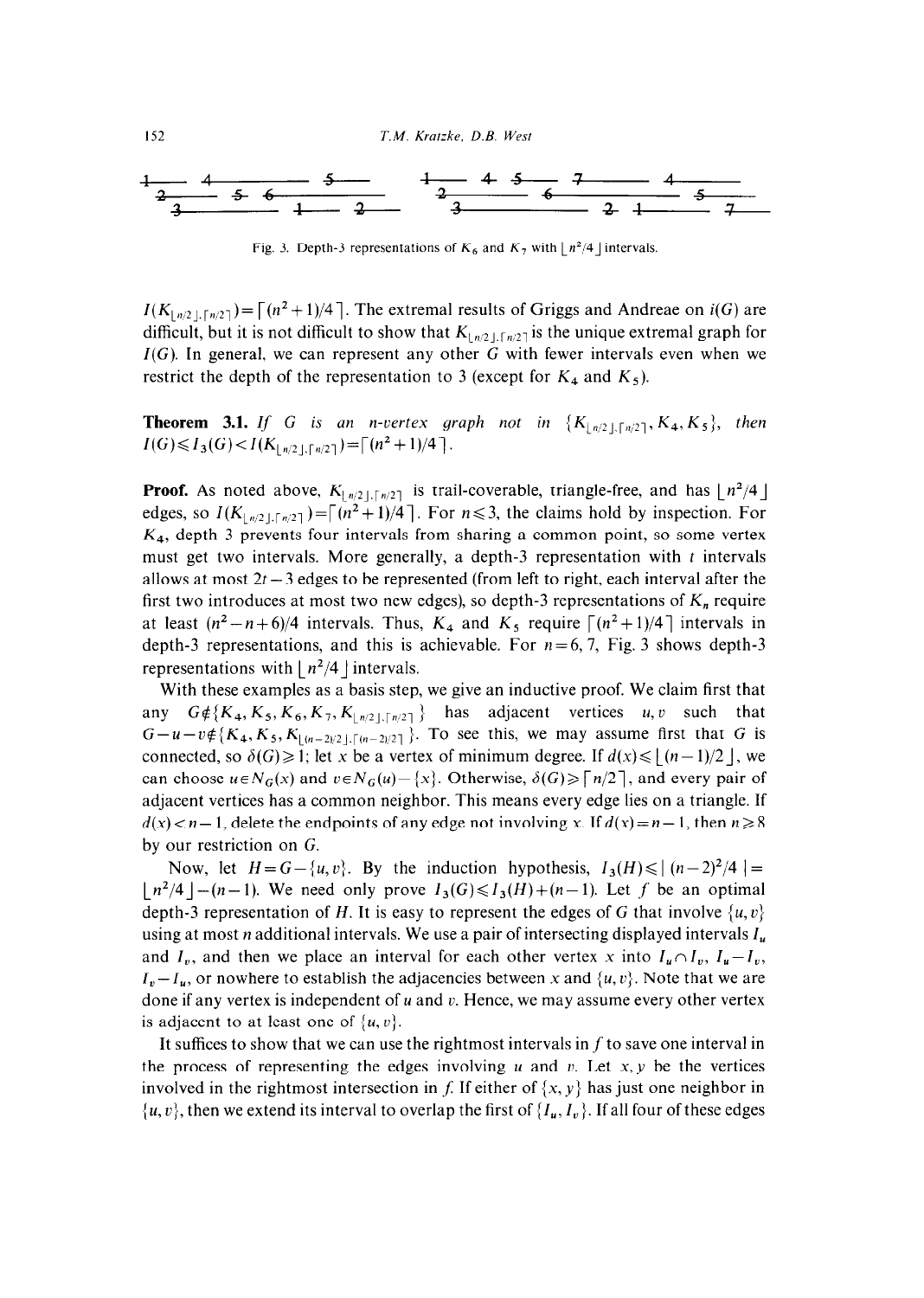are present, then we extend  $f(x)$  and  $f(y)$  rightward to meet  $I_u$ , place  $I_v$  at the right end of  $I_u$ , and insert a small interval for v in the extended part of  $f(x) \cap f(y)$ . In each case we have added only three intervals for these four vertices. Note also that we never exceed depth 3 in these additions.  $\Box$ 

## 4. **Outerplanar graphs on n vertices**

Aigner and Andreae established the bound of  $I(G) \leq |3n/2-1|$  for 2-connected outerplanar graphs on *n* vertices. Because  $I(G) \ge m+1$  for any triangle-free graph with *m* edges, this bound is attained by any triangle-free outerplanar graph with  $|3(n-2)/2|$  edges. Such graphs can be constructed from an *n*-cycle by adding a matching consisting of  $|n/2-3|$  'parallel' chords. In this section we extend the Aigner-Andreae bound to all outerplanar graphs. We first prove it for 2-connected outerplanar graphs, as they did, but we give a shorter proof for the first lemma. Recall that a *block* is a maximal subgraph with no cut-vertex; it is always an edge or a 2-connected graph.

**Lemma 4.1** (Aigner and Andreae [1]). *The edges of a 2-connected outerplanar graph with at least 4 vertices can be 2-colored (using red and blue) so that* 

(a) *the edges of the outer face are red,* 

(b) every *triangle has at least one blue edge, and* 

*(c) every blue edge e belongs to a triangle T(e) consisting of e and two red edges, and these distinguished triangles are pairwise edge-disjoint.* 

**Proof.** By induction on the number of faces. If G has only one bounded face, color all edges red. If G has two bounded faces and either is a triangle, color the chord blue; otherwise, color all edges red. Hence, suppose G has at least three bounded faces. If G has a *peripheralface F* (a face having exactly one non-outer edge) that is not a triangle, color the outer edges of  $F$  red, delete them, and apply the induction hypothesis.

Finally, if all peripheral faces are triangles, then for each peripheral face color the outer edges red and the chord blue. For each such blue edge  $e$ , the distinguished triangle  $T(e)$  is the peripheral triangle containing it. Delete all the edges of these peripheral triangles. For each block *H* of the outer-planar graph that remains, we have three possibilities: (1) If *H* is a single edge, color it red. (2) If *H* is a triangle, its edges cannot all be outer edges of G. Assign blue to an edge e of *H* that is not an outer edge of G and put  $T(e) = H$ . (3) If *H* has at least four vertices, apply the induction hypothesis to it. Since all edges of the 'distinguished' peripheral triangles were deleted before applying the induction hypothesis, the resulting distinguished triangles are edge-disjoint.  $\square$ 

Lemma 4.2 (Aigner and Andreae [1]). *If G is an outerplanar block, then*  $I(G) \le |3n/2-1|$ .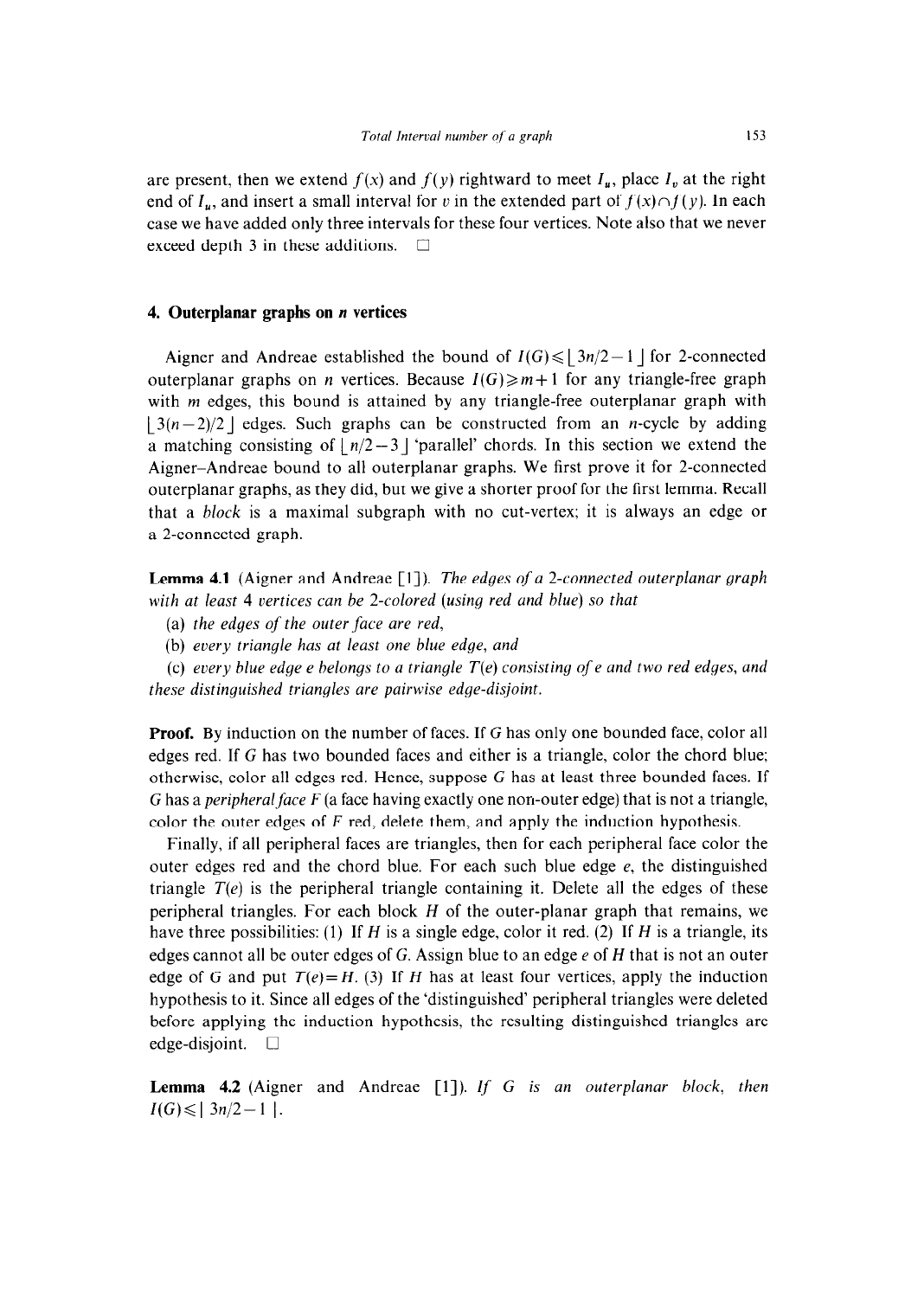**Proof.** If G has only two vertices, the formula applies; so we may assume  $n \geq 3$  and G is 2-connected. Let *R* be the set of red edges in a coloring of the edges of G as guaranteed by Lemma 4.1. We will construct a representation of G using at most  $1 + |R|$  intervals. This will complete the proof, because a triangle-free outerplanar graph has at most  $1+3(n-2)/2=3n/2-2$  edges.

Number the vertices of G as  $v_1, \ldots, v_n$  in order around the outside face. If G is more than a simple cycle, we choose  $v_1$  to be a vertex with degree at least 3. Represent the *n* red edges of the cycle  $v_1, \ldots, v_n$  using  $n+1$  displayed intervals (the first and last assigned to  $v_1$ ) such that each interval except the first and last intersects two others. Call these the 'outer intervals'. For red chords that belong to no distinguished triangle, we add a small interval for one endpoint in a displayed portion of the outer interval for the other endpoint.

The remaining edges belong to the edge-disjoint distinguished triangles, each containing one blue edge. Let  $T=v_iv_iv_k$  be a distinguished triangle, with  $v_iv_j$  its blue edge. Suppose that s of the red edges of *T* are chords of G and therefore not yet represented; we must represent these and  $v_i v_j$  by adding only s new intervals. If  $s=2$ , place small intersecting intervals for  $v_i$  and  $v_j$  within the displayed portion of the outside interval for  $v_k$ . If  $s = 1$ , let  $v_j v_k$  be the outside edge of G in T, and place a small interval for  $v_i$  within the intersection of the outside intervals for  $v_j$  and  $v_k$ .

Finally, if  $s = 0$ , then  $T = v_i v_j v_k$  has two outside edges of G, meeting at  $v_k$ . Let I be the outside interval for  $v_k$ . Note that  $d(v_k) = 2$ , so  $k \neq 1$  and no intervals for chords were placed within I. Thus, we can extend the outside intervals for  $v_i$  and  $v_j$  until they intersect each other within I, providing the desired additional edge (and no others), without adding any intervals.  $\square$ 

Note that distinguished triangles with two outside edges (the troublesome 'peripheral triangles' of Lemma 4.1) cause us to cover up the interval used for a vertex of degree 2. Indeed, if  $G = K_4 - e$ , then  $I(G) = 4$ , but G has no representation with at most five intervals in which every vertex has a displayed interval.

In extending the bound to arbitrary outer-planar graphs, the following lemma is useful and interesting in its own right.

**Lemma 4.3.** *Every outerplanar graph G with at least two vertices can be extended to an outerplanar block G' on the same vertices such that all edges of*  $G' - G$  *lie on the outer face of G'.* 

**Proof.** First add edges between components until G becomes connected, marking the added edges as new. Note that this graph is still outer-planar, and all the new edges appear twice on the outer face. Next, we iteratively reduce the number of blocks until reaching an outerplanar block G'. Suppose two blocks  $B_1, B_2$  meet at a cut-vertex v. Let uv, vw be consecutive edges along the outer face, with  $u \in B_1$ ,  $w \in B_2$ . Add the edge uw, marked new, belonging to the outer face. If uv or vw was marked new and is no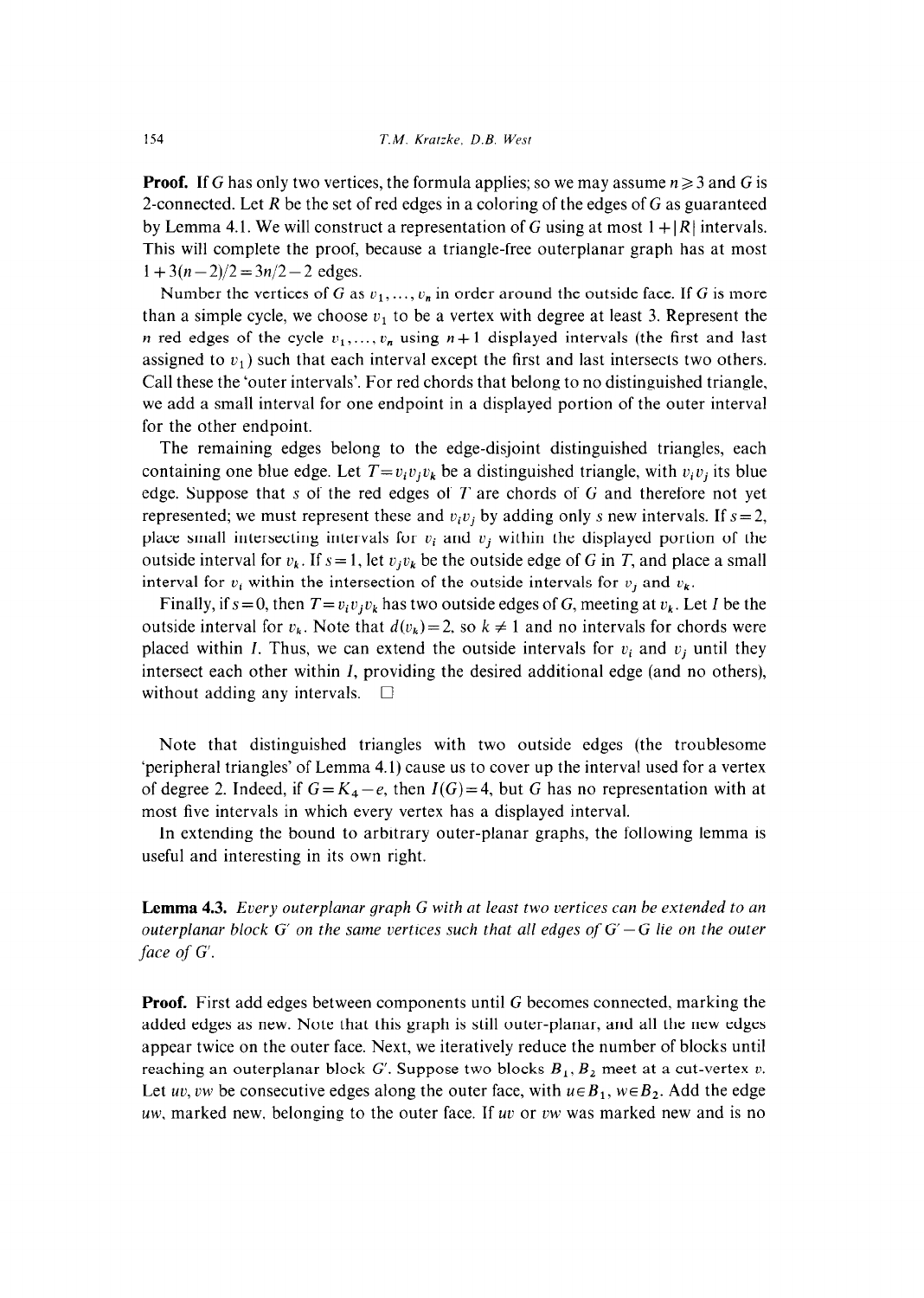longer an outer edge, delete it. This reduces the number of blocks and keeps all new edges on the outer face.  $\square$ 

**Theorem 4.4.** If G is an outerplanar graph on n vertices, then  $I(G) \le |3n/2 - 1|$ , and *this is best possible.* 

**Proof.** It remains only to show that the bound holds for outerplanar graphs that are not blocks. To construct a representation for such a graph, we begin by applying Lemma 4.3 to augment G to an outerplanar block  $G'$ . We then represent  $G'$  within the desired bound using the construction given for blocks. Since all edges of  $G'-G$  are outer edges in G', it then suffices to show that we can delete arbitrary outer edges from that representation without increasing the number of intervals.

Suppose we wish to delete the outer edge  $v_i v_k$  from G'. In the construction for outerplanar blocks,  $v_i v_k$  is represented by the intersection of two successive outer outer intervals. These can be shrunk to delete  $v_jv_k$  without disturbing other intersections, unless there is an interval for some  $v_k$  properly contained in their intersection. Reviewing the construction, we see that this happens only when  $v_jv_k$  belongs to a distinguished triangle with two chords and one outer edge. There is only one such triangle containing this edge, and we can delete  $v_i v_k$  by shrinking the outer intervals for  $v_i$  and  $v_k$  while maintaining their intersection with the interval for  $v_i$ .  $\Box$ 

It is also possible to prove Theorem 4.4 without Lemma 4.3 by showing that an arbitrary set of edges can be removed from the representation constructed for an outerplanar block; this requires the consideration of additional cases.

## **5. Additional remarks**

In following the development of knowledge about *i(G),* there are two additional remarks that can be made without difficulty for  $I(G)$ . These concern the interval number of the random graph and a bound on  $I(G)$  involving the maximum vertex degree.

In [4], the possible labeled graphs on *n* vertices and the possible intersection patterns of  $t$  intervals for each of  $n$  vertices were counted to show that almost all graphs have an interval number of at least  $n/(4 \lg n)$ , where lg denotes  $\log_2$ . Scheinerman [9] obtained the upper bound of  $n/(2 \lg n)$  and brought the lower bound up to match it. His upper-bound proof uses a technique of Bollobás [3]. His lower-bound proof uses the fact that almost all graphs have clique number  $(2+o(1))$  lg *n* (see [3]) and the fact that using this as a bound on depth greatly reduces the number of intersection patterns. The behavior of the total interval number is analogous, as we now show.

**Theorem 5.1.** Almost every graph G satisfies  $I(G) = (\frac{1}{2} + o(1))n^2/\lg n$ .